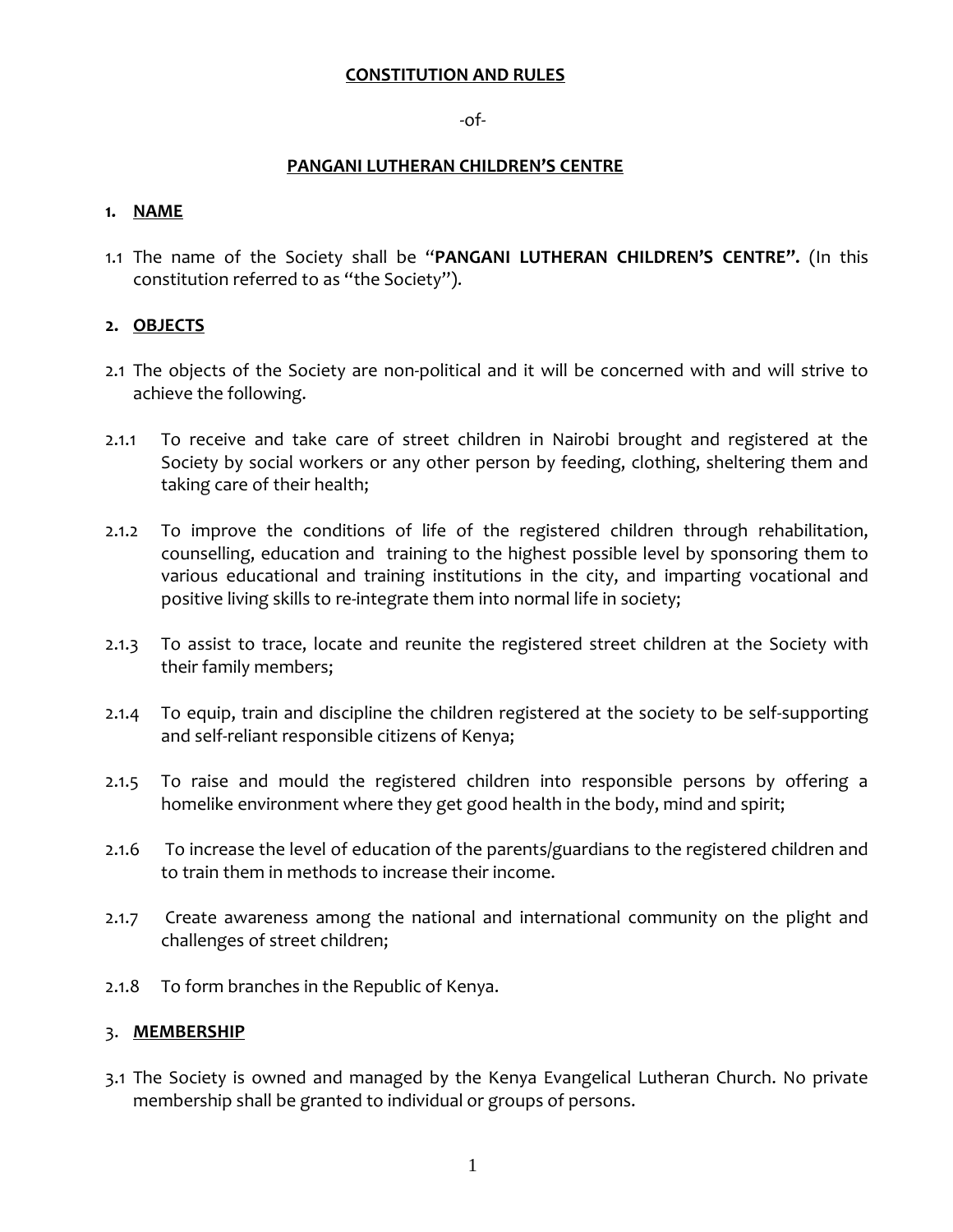## 4. **OFFICE BEARERS**

- 4.1 The office bearers of the Society shall be:
	- a) The Chairperson
	- b) The Secretary
	- c) The treasurer
	- d) The Assistant Secretary (being an ex-officio official)
- 4.2 The office bearers of the Society shall hold their offices by virtue of their positions in the church.
- 4.3 The chairperson of the Society shall be the Chairperson of the women's department of Kenya Evangelical Lutheran Church who is elected after every four years.
- 4.4 The Secretary shall be the coordinator of the women's department of the Kenya Evangelical Lutheran Church who is an employee of the church.
- 4.5 The Assistant Secretary shall be the Society's director, who is an employee of the church.
- 4.6 The Treasurer shall be the Treasurer of the Kenya Evangelical Lutheran Church.
- 4.7 Any office bearer who ceases to hold the office to which he/she was appointed or elected, or ceases to be a member of the church where they are officials by virtue of their positions in the church, will automatically cease to be an office bearer of the Society;
- 4.8 In the absence of any of the officers by virtue of ceasing to hold office under rule 4.7 above, the remaining office bearers may appoint one of them to occupy the vacant office in an interim capacity pending the appointment or employment of a new official by the Church;

# 5. **DUTIES OF OFFICE BEARERS**

#### **5.1 Chairperson**

- 5.1.1 The chairperson, unless prevented by illness or other sufficient cause, shall preside over all meetings of the Society's Committee.
- 5.1.2 The chairman shall sign the minutes of the meetings.
- 5.1.3 In the absence of the chairman, for whatever reason, the rest of the officials shall appoint one of them to be the chairman for the meeting and shall chair the meeting accordingly.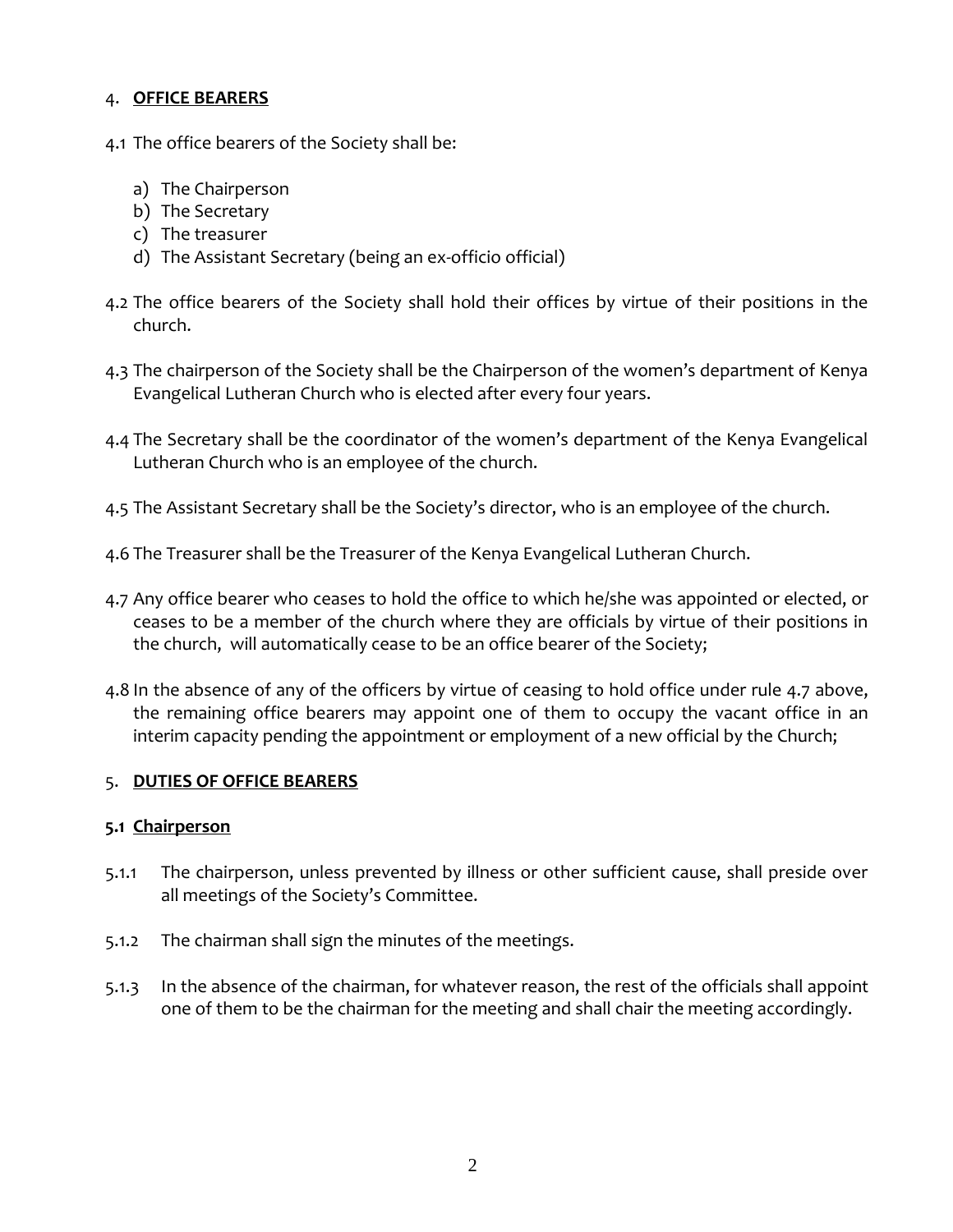# **5.2 Secretary**

- 5.2.1 The Secretary shall deal with all correspondence of the Society under the general supervision of the Committee. In cases of urgent matters where the Committee cannot be consulted, she shall consult the Chairperson or if she is not available, the Church Presiding Bishop or Secretary General, who are members of the Society's Committee. The decisions reached shall be subject to ratification or otherwise at the next Committee meeting.
- 5.2.2 The secretary shall issue notices convening all meetings of the Society's Committee and shall be responsible for keeping minutes of all such meetings and for the preservation of all records of proceedings of the Society and the committee.

# 5.3 **Assistant Secretary**

In the absence of the Secretary, the Assistant Secretary shall be perform all the duties of the Secretary and such other duties as shall be assigned to her by the Secretary or Committee whether the Secretary is present or not.

#### 5.4 **Treasurer**

The Treasurer shall receive and shall all disburse, under the directions of the Society committee, all monies belonging to the Society and shall issue receipts for all monies received by him/her. The treasurer is responsible to the Society committee and to the Church that proper books of account of all monies received and paid by the Society are written up, preserved and available for inspection.

#### 6. **THE COMMITTEE**

- 6.1 The committee shall consist of the following members:
	- (a) All the office bearers of the Society;
	- (b) The Church Bishop;
	- (c) The Church General Secretary;
	- (d) An official from Nairobi International Lutheran congregation;
	- (e) An official from Jerusalem Parish of KELC;
	- (f) An official from Mathare Parish of KELC;
- 6.2 The representatives in 6.1 9(d) to (g) shall be seconded from the parishes and regard shall be had on their qualifications and involvement with children rights and matters. Their qualifications and competencies shall include:
- 6.2.1 Past and present experience working with children;
- 6.2.2 Experience in social work;
- 6.2.3 Special expertise which in the opinion of the seconding pastor shall be of benefit to the Society;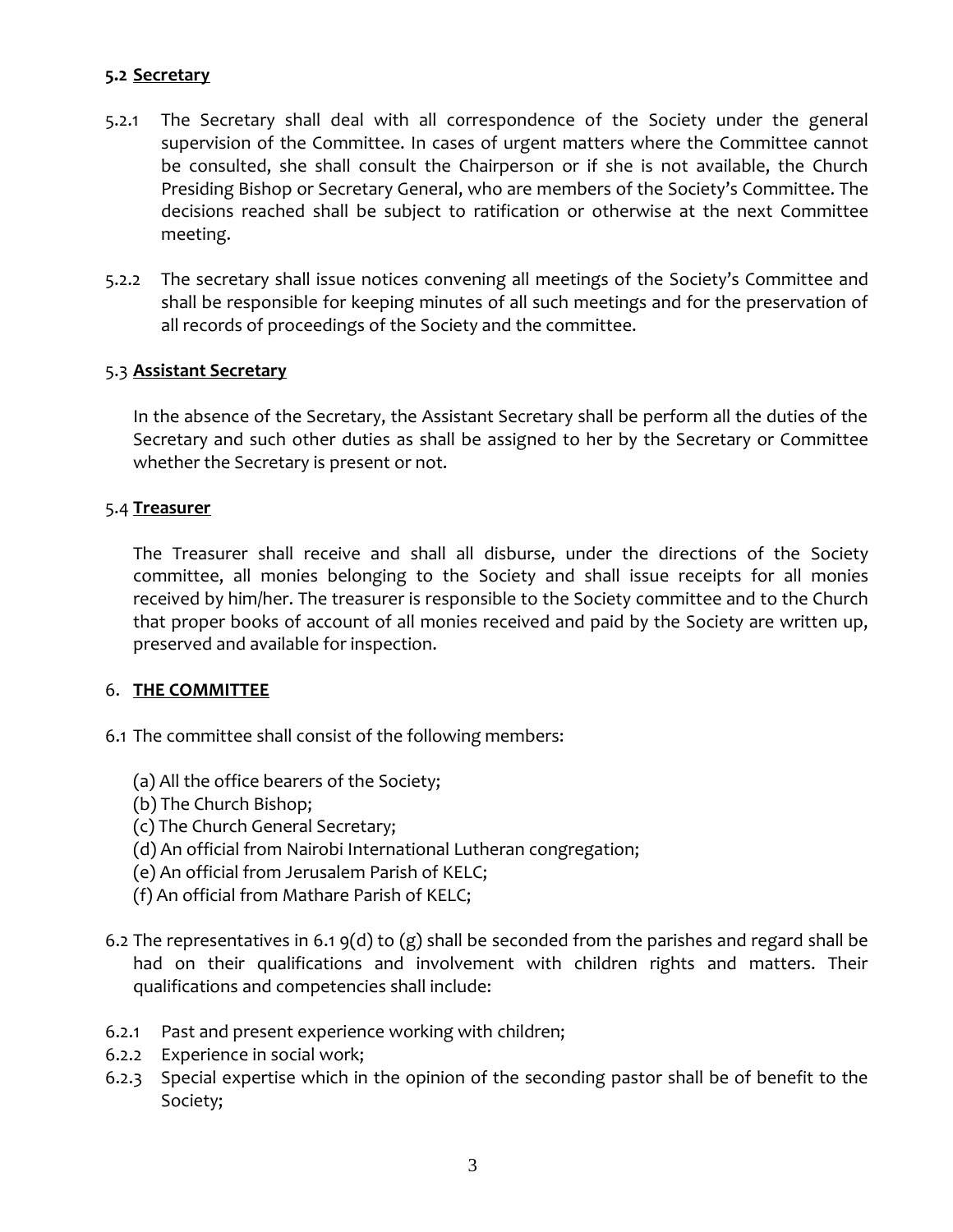- 6.2.4 Strong moral and societal standing in the Kenya Evangelical Lutheran Church;
- 6.2.5 Knowledge of children rights and especially the provisions of the Children's Act of 2001;
- 6.2.6 Any other experience or competence which in view of the Church's Executive Board is important to the welfare of the society.
- 6.3 The committee is the decision making organ of the Society;
- 6.4 Any casual vacancies for members of the committee caused by death, resignation or any other sufficient cause shall be filled by the committee until the vacant positions they held in the church are formally filled or in case of employee committee members, new persons are employed.
- 6.5 The committee shall meet such times and places as it may resolve but shall not meet not less than once in three months;
- 6.6 The committee shall keep proper minutes and records of its deliberations and proceedings.

# **7. DUTIES & POWERS OF THE COMMITTEE**

- 7.1 The committee shall have powers and be responsible for:
- 7.1.1 The management of the Society and for that purpose may give directions to the office bearers as to the manner in which, within the law, they shall perform their duties.
- 7.1.2 The appointment of such sub-committees as it may deem desirable to make reports to the committee upon which such action shall be taken as seems to the committee desirable.
- 7.1.3 Decisions on the need to open branches in Kenya;
- 7.1.4 Appointment of suitably qualified persons to fill any vacancies in the Society;
- 7.2 All monies disbursed on behalf of the Society shall be authorized by the committee except as specified in rule 12(4).
- 7.3 The quorum for meetings of the committee shall be not less than 2/3 members.

# 8. **MEETINGS**

- 8.1 There shall be quarterly meetings which shall be held once every three months of a calendar year. Notice in writing of such meeting accompanied by the agenda for the meeting shall be sent to all members not less than 21 days before the date of the meeting.
- 8.2 The agenda for the quarterly meeting shall consist of the following:
	- (i) Confirmation of the minutes of the previous meeting.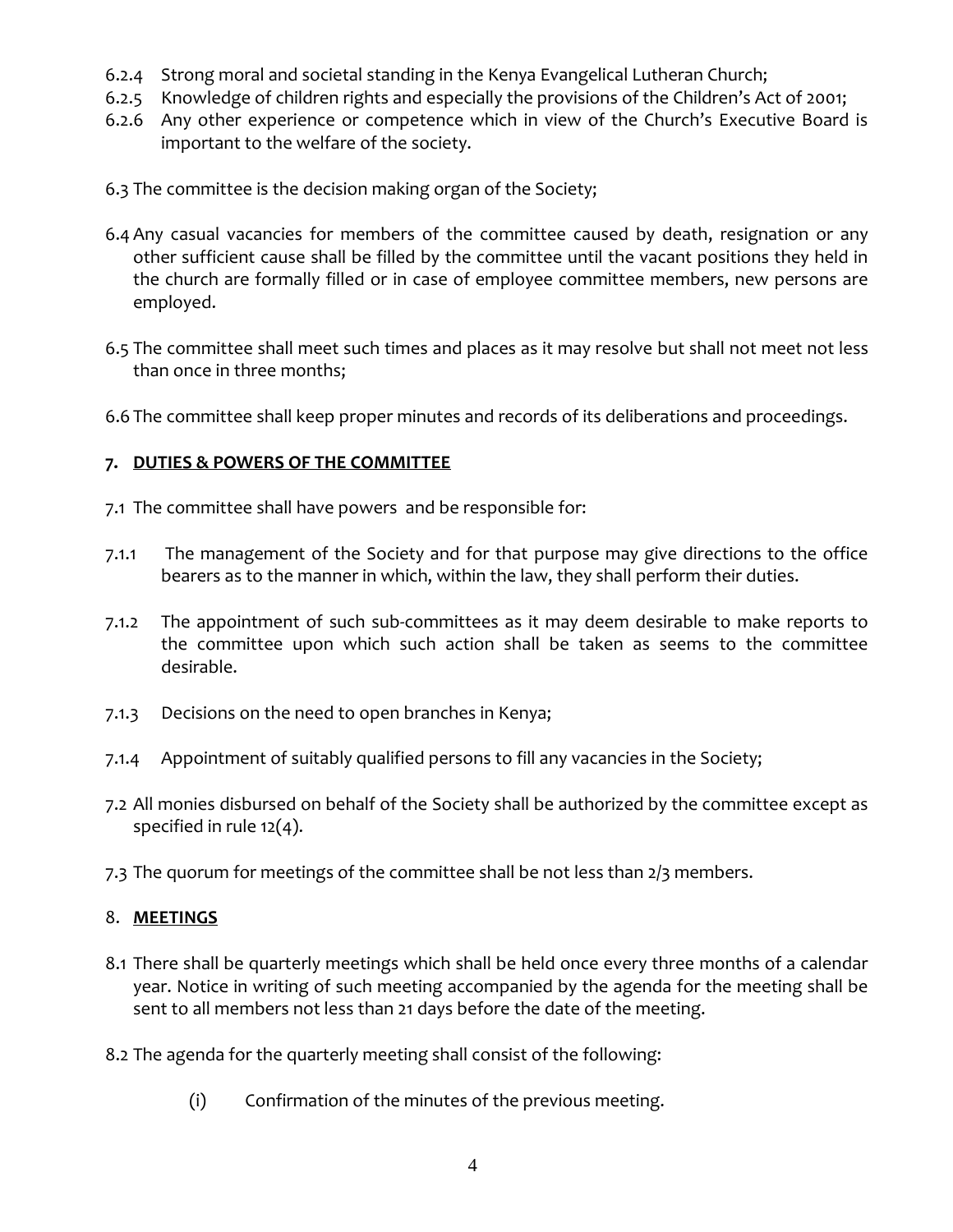- (ii) Progress reports for the past three months;
- (iii) Consideration of the accounts;
- (iv) Appointment of office bearers and Management Committee members, when necessary;
- (v) Appointment of auditors in accordance with rule 11.1;
- (vi) Such other matters as the committee may decide or as to which notice shall have been given either in verbal form or in writing by a member or members to the secretary;
- (vii) Any other business with the approval of the Chairperson.
- 8.3 During the meeting of the first quarter of each year, the accounts of the Society shall be discussed.
- 8.4 A special quarterly meeting may be called for any specific purpose by the committee. Notice in writing of such meeting shall be sent to all members not less than 7 days before the date thereof.
- 8.5 A special quarterly meeting may also be requisitioned for a special purpose by order in writing to the secretary of not less than 3 members and such meetings shall be held within 21 days of the date of requisition. The notice of such meeting shall be as shown in rule 8.1 and no matter shall be discussed other than the stated in the requisition.
- 8.6 The quorum for the meetings shall be as shown in rule 7.3.
- 8.7 Decisions in the meeting shall be made through voting and the decision of the simple majority of the members present and voting shall be a valid decision.

# **9. PROCEDURE AT MEETINGS**

- 9.1 At all meetings of the Society, the Chairperson or in her absence a member selected by the meeting shall take the chair.
- 9.2 The Chairperson may at her discretion limit the number of persons permitted to speak in favour of or against any motion.
- 9.3 Resolutions shall be decided by simple voting by show of hands. In case of equality of votes, the Chairperson shall have a second or casting vote.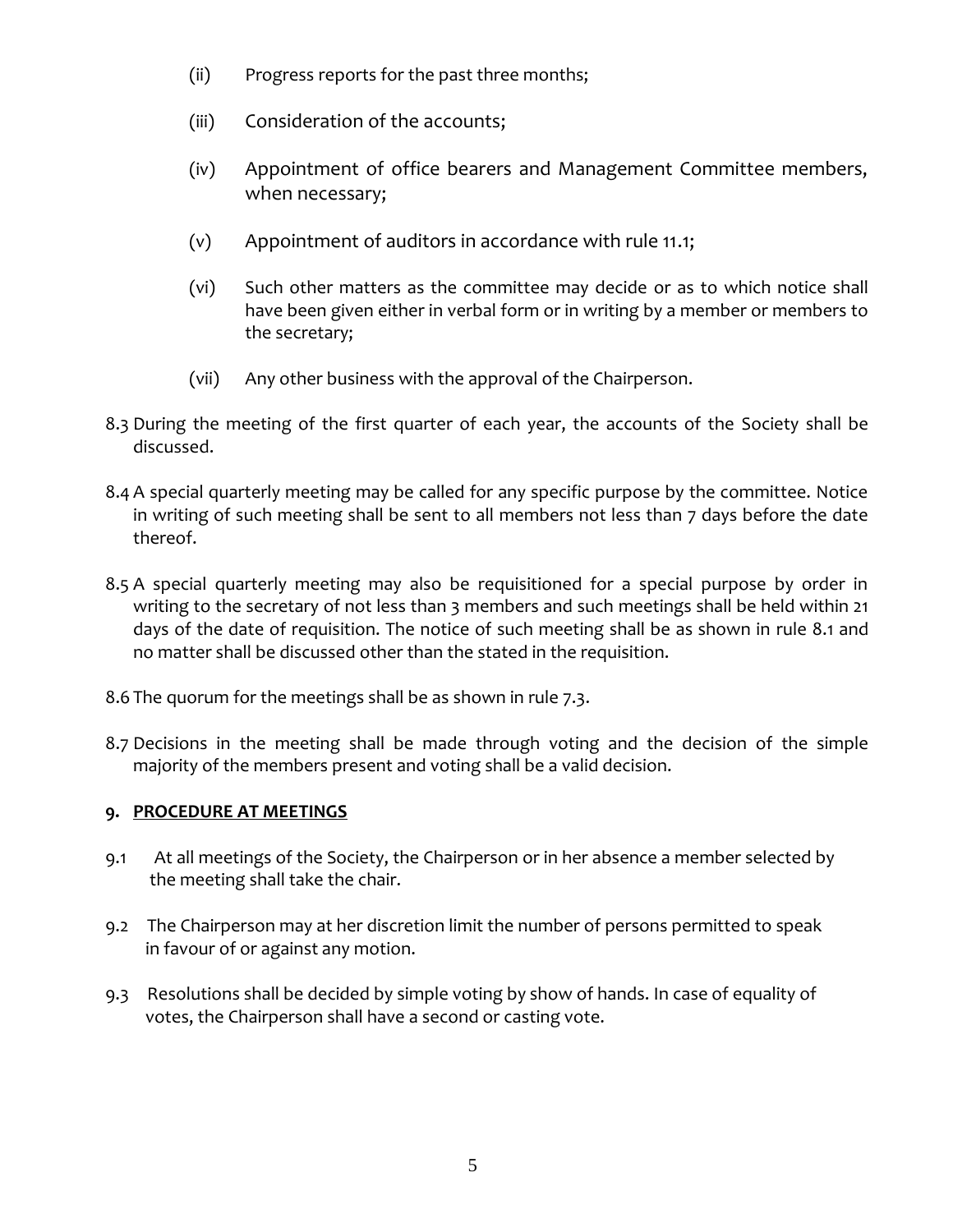### **10. TRUSTEES**

- **10.1** All land or which the Society stands, that is plot No. 209/3271/103 and plot L.R. No. Kajiado/Olekasasi /547 plus the buildings thereof, are and will remain a property of the Kenya Evangelical Lutheran Church who are the rightful owners of the Society. All other property and all investments and securities which shall be acquired by the Society shall be vested in the name of Kenya Evangelical Lutheran Church. The Trustees of the Kenya Evangelical Lutheran Church, that is the Bishop, the Secretary General and the Treasurer shall be the trustees of the Society.
- **10.2** All income received from the Society shall be paid to the treasurer. All expenditure in respect of the Society which in the opinion of the trustees is necessary or desirable shall be reported by the trustees to the committee which shall authorize expenditure of such moneys as it thinks fit.

## 11. **AUDITOR**

- 11.1 An auditor shall be appointed for the following year by the Executive Board of the Church. The Society accounts, records and documents shall be opened to the inspection of the auditor at any time.
- 11.2 The treasurer shall produce an account of his receipts and payments and a statement of assets and liabilities as at 31<sup>st</sup> December of every year. Audit must be carried out annually.
- 11.3 The auditor shall examine such annual accounts and financial statements and either certify that they are correct, duly vouched and in accordance with the law or report to the committee in what respect they are found to be incorrect, not vouched or not in accordance with the law.
- 11.4 A copy of the auditor's report on the accounts and statements together with such accounts and statements shall be furnished to all members at the same time as the notice concerning the committee is sent out. Any auditor may be paid a honorarium or such professional fees as are chargeable for his duties as may be resolved by the committee meeting appointing him.
- 11.5 The auditor shall not be an office bearer or a member of the Management Committee of the Society.

#### **12. FUNDS**

- 12.1 The funds of the Society may only be used for the following purposes:
	- (a) Personnel emoluments salaries, wages, and other allowances;
	- (b) Feeding program;
	- (c) Education and training;
	- (d) Medical treatment;
	- (e) Travel;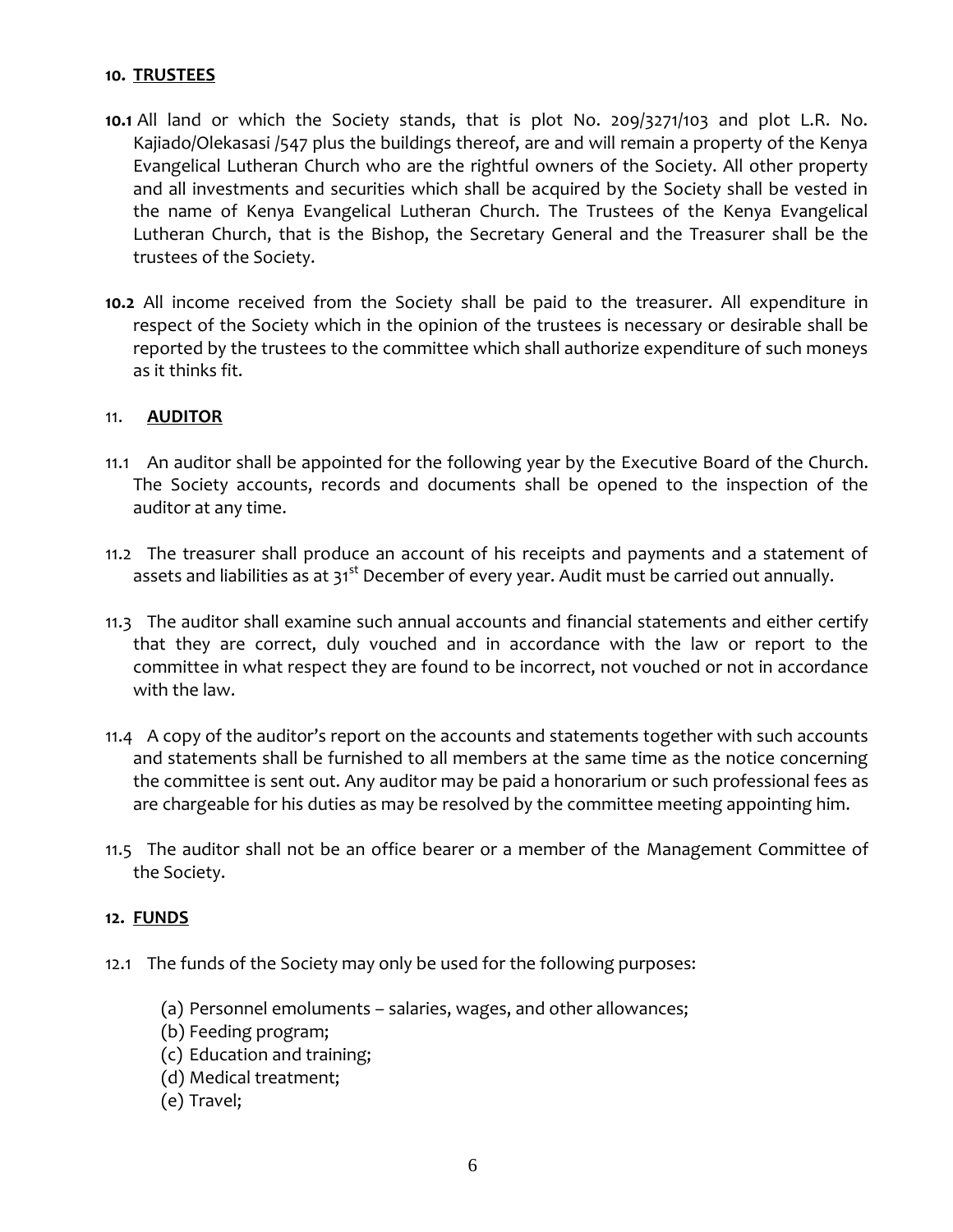(f) Clothing;

- (g) Water, electricity, telephone, internet and other utility bills;
- (h) Rehabilitation assistance facilities;
- (i) Land and plot rates;
- (j) Society's general maintenance and repairs;
- (k) Public relation;
- (l) Family work;
- (m) Any other purpose or that is connected to or auxiliary to the objects of the Society.
- 12.2 All monies and funds shall be received by and paid to the Treasurer and shall be deposited by him into Society's bank accounts.
- 12.3 No payments shall be made on behalf of the Society without a resolution of the committee authorizing such payment.
- 12.4 A sum not exceeding Kshs. 20,000/- may be kept by the Treasurer at any time for petty disbursements of which proper accounts shall be kept.
- 12.5 The committee shall have power to suspend any office bearer who it has reasonable cause to believe is not properly accounting for any funds or property of the Society and shall have power to appoint another person in his/her place.
- 12.6 Any resolution to suspend a member under rule 12.5 shall be without prejudice to other actions legal or otherwise that may be available to the committee.
- 12.7 The financial year of the Society shall be from  $1<sup>st</sup>$  January to  $31<sup>st</sup>$  December.
- 12.8 A procurement policy shall be prepared to guide the processes to be applied in purchasing major assets of the society.

# **13. BRANCHES**

The Society has no branches in operation out of the city of Nairobi but in the future the Society will set branches in other parts of Kenya as the need may arise.

# **14. AMENDMENTS TO THE COSTITUTION**

Amendments to the constitution of the Society must be approved by at least two-thirds majority of the members of the committee meeting of the Society. They cannot, however, be implemented without the prior consent in writing or the Registrar, obtained upon application to him made in writing and signed by three of the office bearers.

# **15. DISSOLUTION**

15.1 The Society shall remain running and shall not be closed down or dissolved unless otherwise resolved upon the happening of the following, that is to say, the problem of street